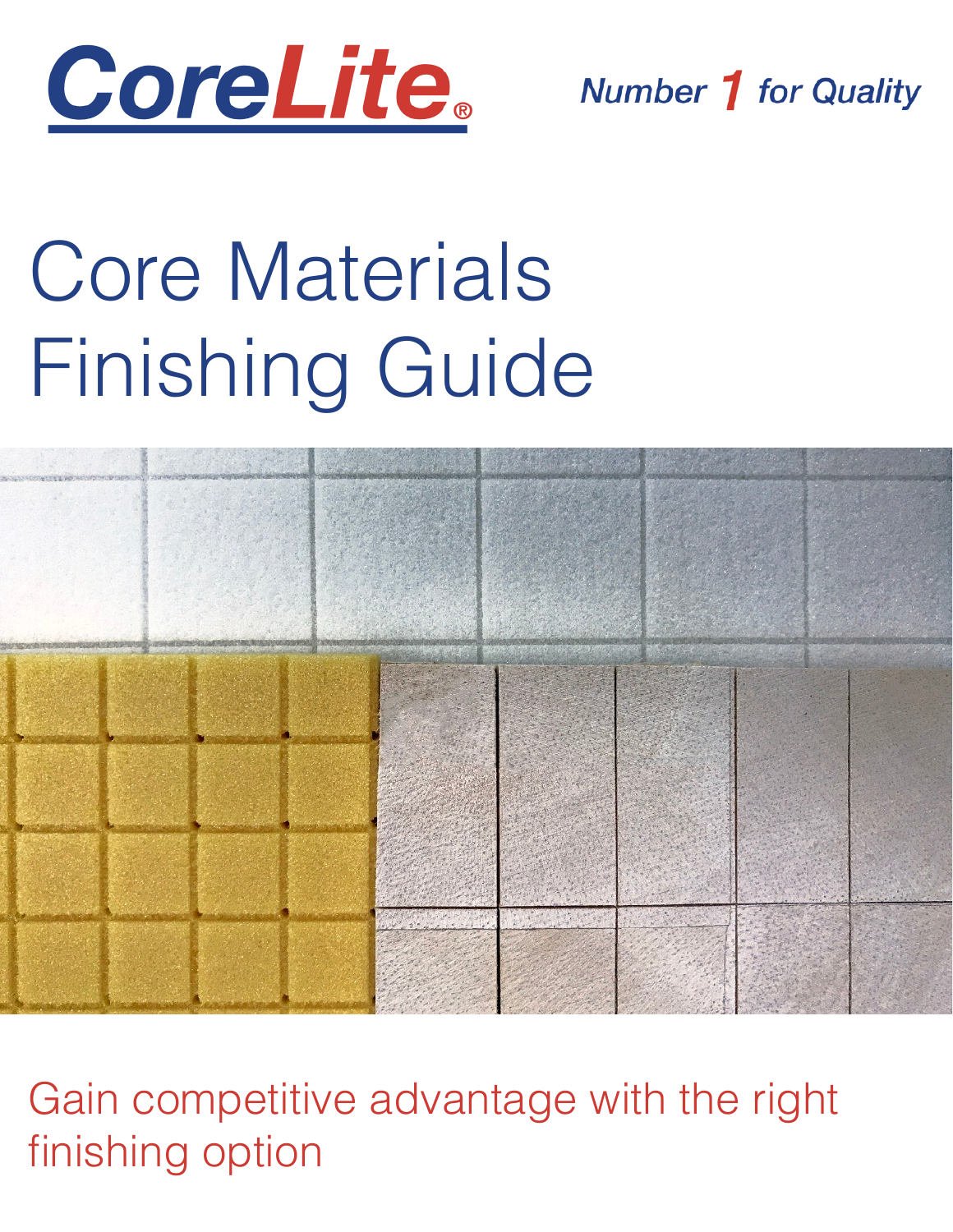## **Core Materials Finishing Guide**

#### Last Update Date: February 6, 2018

CoreLite core materials are available in several configurations, designed to optimize their use with specific processing methods. A set of product options were designed for flexibility in the core (Single Cut, Double Cut, and Contour Core). In addition, a set of configurations to control air and resin flow for the processing of panel configurations were designed (Perforation and Grooving). CoreLite core materials are designed to suit your needs.

### Universal Finishing Options

The first format in which all core materials start is a Plain Rigid Sheet. This means that no cuts has been made yet. Although Plain Rigid Sheets can be used in several applications and with several laminating techniques, it is not the ideal format for certain mold curvatures and processes that require air and resin flow.



#### **Plain Rigid - PL**

Plain rigid sheet with no finishing options.

*All core materials are available in plain rigid sheets.*

## Balsa Core Coating Options

A sealant is available for balsa cores to minimize resin uptake and increase bonding strength



#### **PC11 Coating**

CoreLite's classic proprietary epoxy-based coating system. It is applied to the surface of the balsa core to seal the pores in order to minimize resin uptake. It also provides better bonding properties during lamination.

*Available for balsa cores only.*



#### **PC11+ Coating**

The next-generation and improved formulation for CoreLite's proprietary epoxy-based coating system is applied to the surface of the balsa core. This formulation achieves an higher sealing of the pores than the classic PC11, achieving a further reduction in resin uptake. It also provides better bonding properties during lamination.

*Available for balsa cores only.*

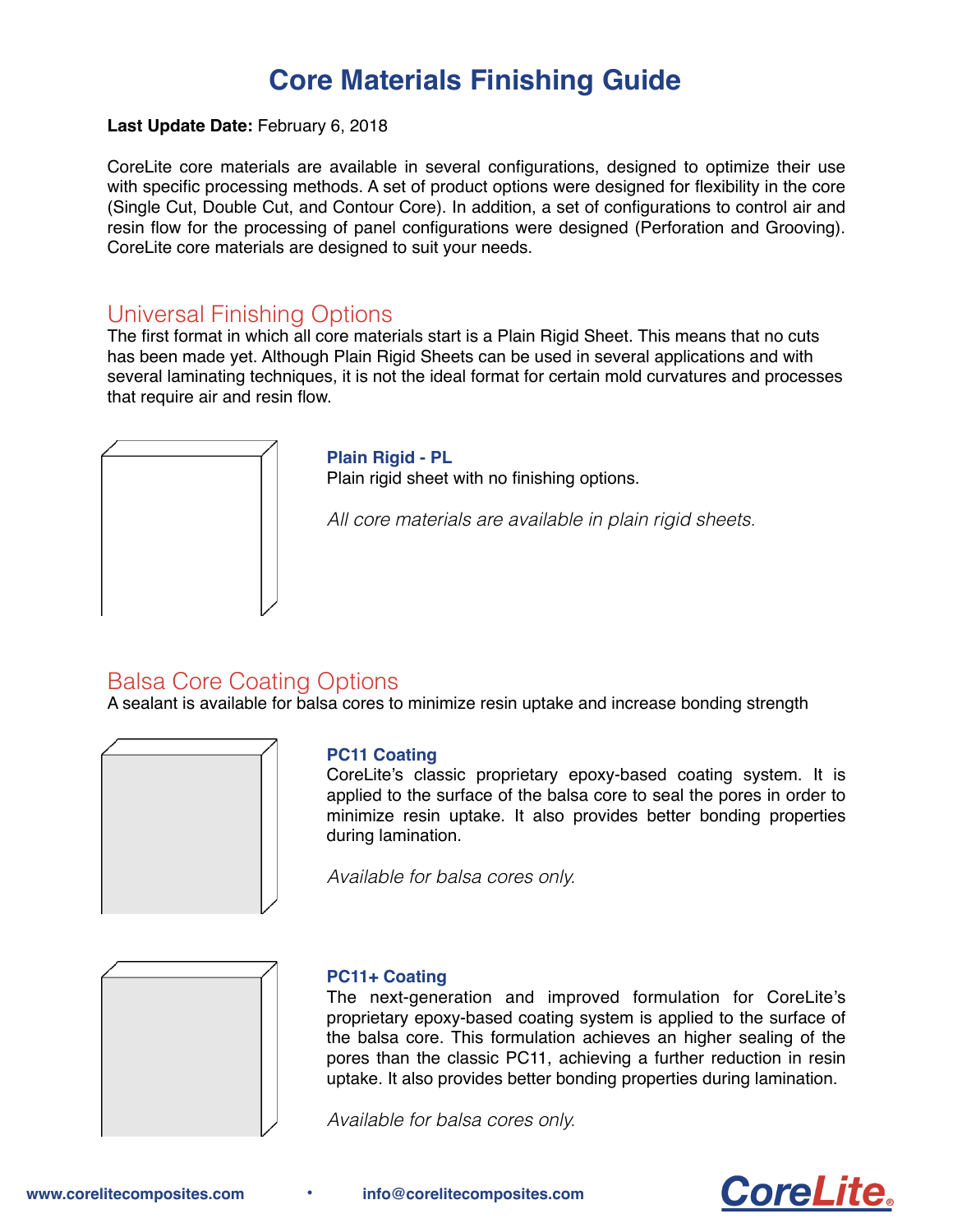## Finishing Options for Flexibility

When composite structures require shaping and conformability, cuts can be made into the sheet to allow flexibility to meet curvature in a design. These cuts will also provide air flow channels and resin flow paths throughout the sheet.



#### **Single Cut - SC**

Cuts are made on both surfaces of the core in parallel with the cuts on either side perpendicular to one another and each are 50% of the way through the thickness of the core material sheet. This results in a perforation at the intersection of the cuts on each side. This configuration allows flexibility with minimal interference with resin absorption**.** The channels allow both; resin and air to flow.

*Available for foam cores only.*



#### **Double Cut - DC**

Cuts are made on both surfaces of the core material sheet in a crosswise configuration. Each of the cuts are 50% of the way through the thickness of the core material sheet and the cuts on each side are offset. This configuration allows flexibility. These channels also allow both; resin and air to flow.

*Available for foam cores only.*



#### **Grid Scored - GS**

The core material sheet is adhered to a fiberglass scrim. Cuts are made all the way through the material in a crosswise configuration such that the material remains adhered to the scrim. There is considerable flexibility within the sheet. This configuration provides the most flexibility. It can used scrim-down or scrim-up in the mold.

*Available for foam and balsa cores.*

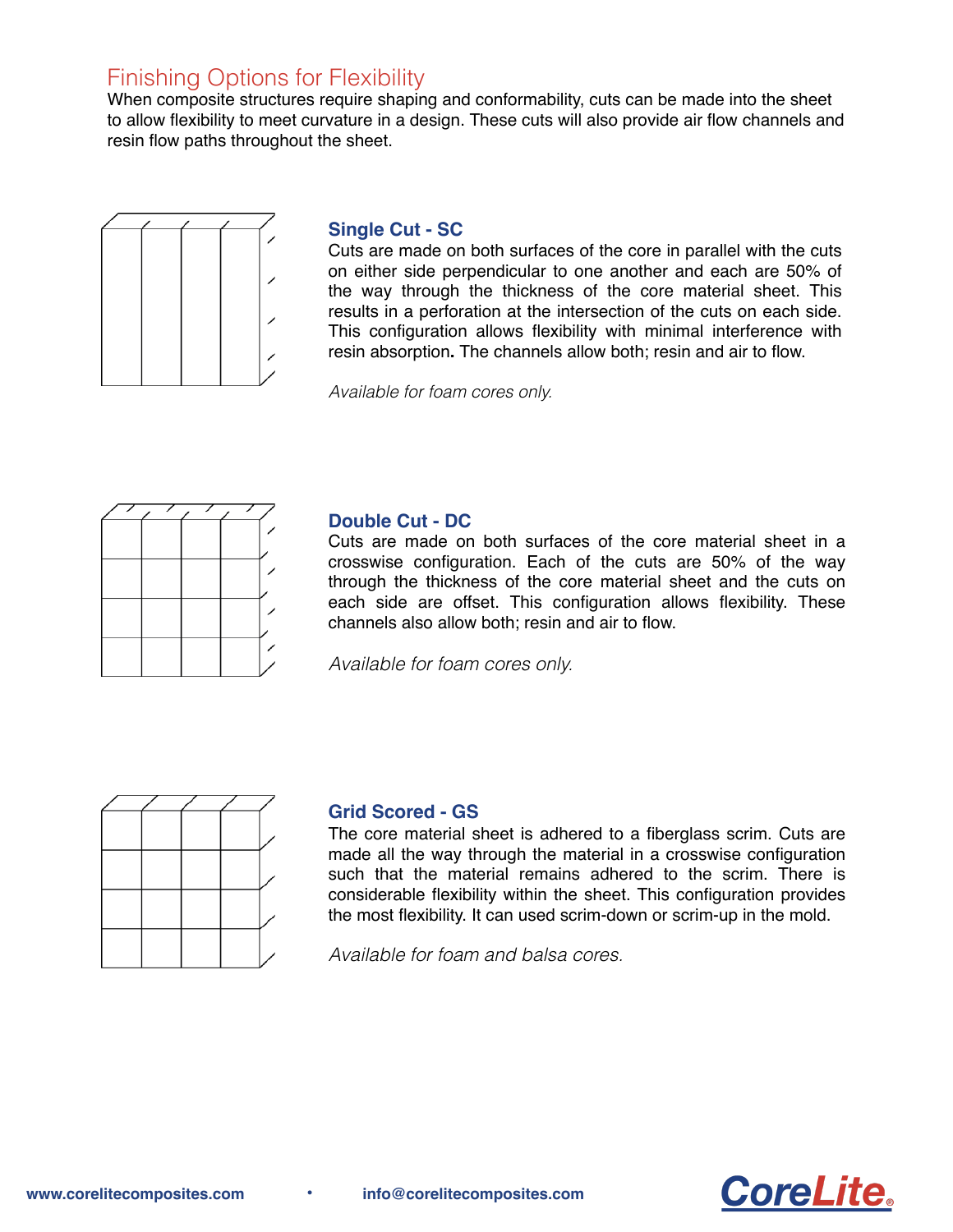## Finishing Options for Air Removal and Resin Flow

These finishing options create channels for air and resin flow through the curing laminate.



#### **Perforations**

Channels that allow resin flow through the core are added. This can help prevent air from being trapped into the laminate and can help with resin flow. Several different perforation spacing patterns are available.

*Available for foam and balsa cores.*



#### **Parallel Grooves (One side)**

Superficial grooves are added to the surface of the sheet in a parallel configuration to allow easier resin flow and air to be removed from the laminate.

*Available for foam and balsa cores.*



#### **Parallel Grooves (Two sides)**

Superficial grooves are added to *both* sides of the sheet surface in a parallel configuration to allow easier resin flow and air to be removed from the laminate.

*Available for foam and balsa cores.*

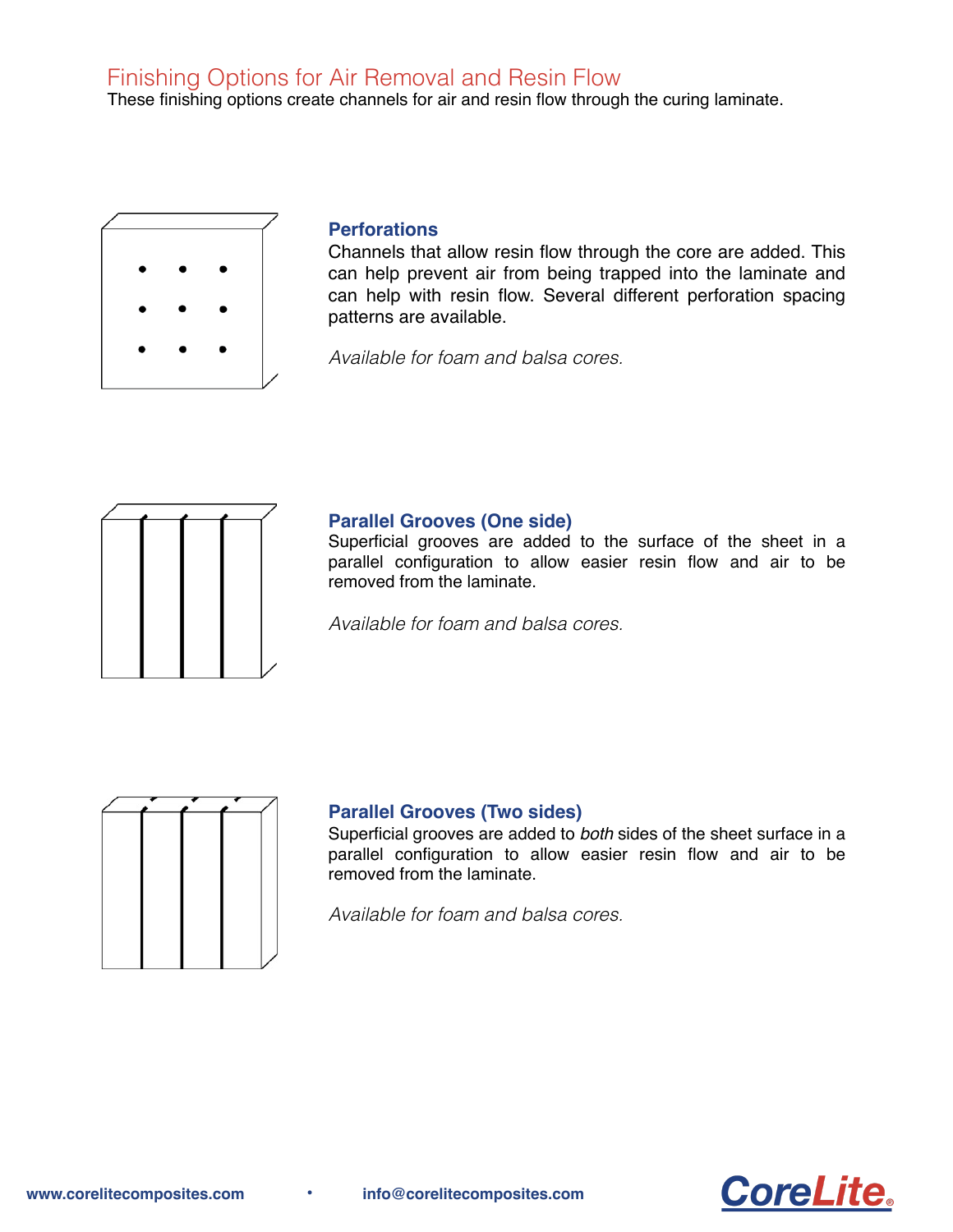Finishing Options for Air Removal and Resin Flow - Continued

These finishing options create channels for air and resin flow through the curing laminate.



#### **Crosswise Grooves (One side)**

Superficial grooves are added to the surface of the sheet in a crosswise configuration to allow resin flow and air to be removed from the laminate. Note that grooves can also be in the parallel configuration, such that no crosswise grooves are created.

*Available for foam and balsa cores.*



#### **Crosswise Grooves (Two sides)**

Superficial grooves are added to both sides of the sheet surface in a crosswise configuration. This allows resin flow and air to be removed from the laminate. Note that grooves can also be in the parallel configuration, such that no crosswise grooves are created.

*Available for foam and balsa cores.*



#### **Vacuum Infusion Cut - VIC**

Superficial crosswise grooves are added to the surface of the sheet with perforations. This allows resin flow and air to be removed as the laminate is undergoing vacuum infusion. Note that the grooves can be on a single side or both sides of the sheet.

*Available for foam and balsa cores.*